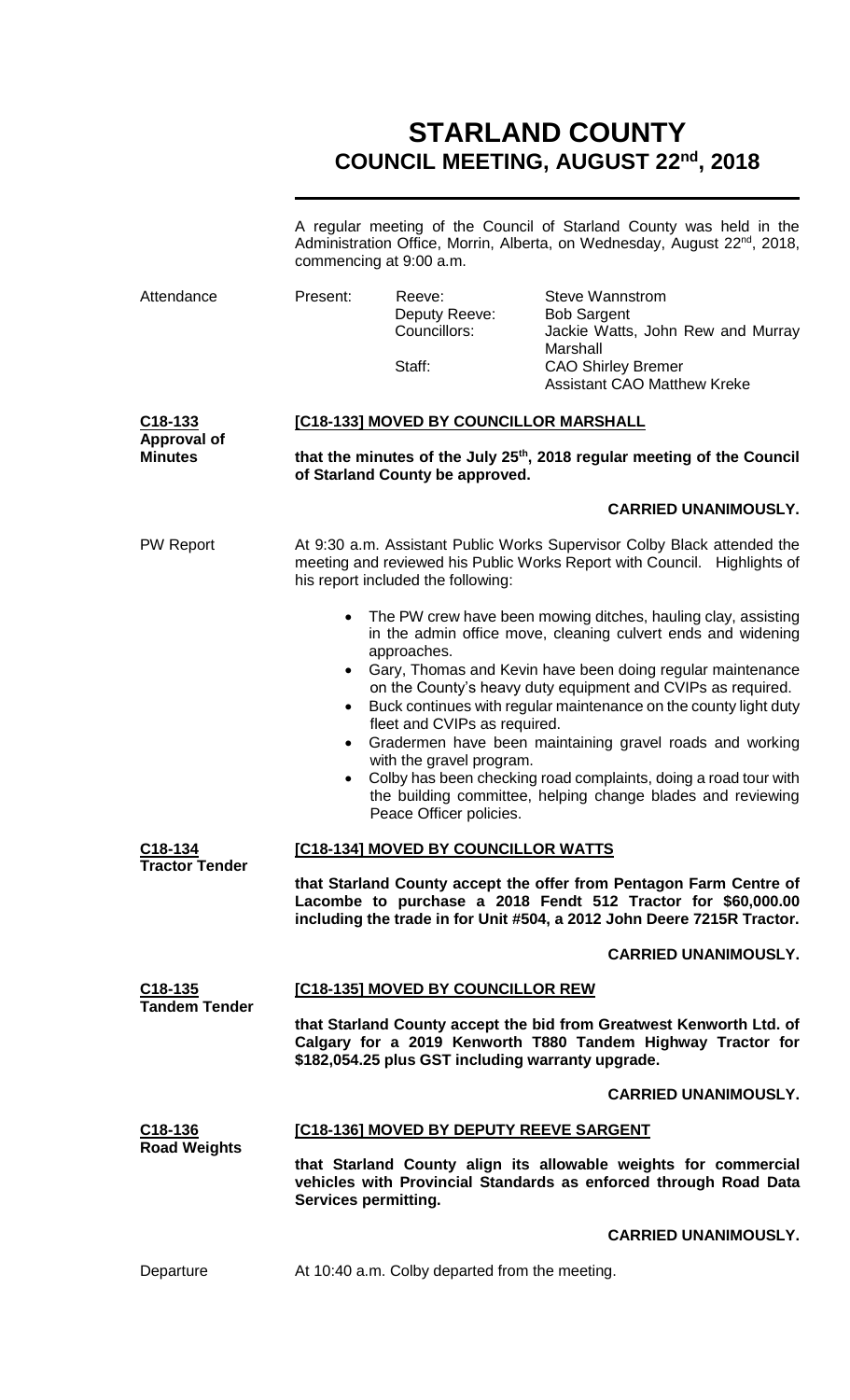- Delia Delegation At 10:41 a.m. a delegation from the Friends of the Delia School including Kimberly Thompson, Amber Marshall and Don Thompson attended the meeting to discuss fundraising efforts for enhancements to the proposed Delia School. The organization is requesting a donation of \$300,000.00 to help pay for upgrades to the Library, Multi-Purpose Room and Gym.
- Departure At 11:35 a.m. The Friends of the Delia School delegation departed from the meeting.
- **Ratepayer Delegation** At 11:40 a.m. Kerry Sharpe of Division 2 attended the meeting and presented on the Sharpe Road upgrade design. Kerry would like to maintain the offset design requiring trucks and passenger vehicles to fully stop and reduce the chances of individuals running the stop sign.
- Departure At 12:00 p.m. Kerry departed from the meeting.

**Communications** Group Delegation At 1:00 p.m. Will Gross and Vanessa Howdle of Communications Group Red Deer and Municipal Services Manager Glen Riep attended the meeting. The Communications Group delegation gave a presentation on a potential upgrade to the County repeater station network which would better service the areas to the north and east of the Handhills.

- Departure At 1:50 p.m. the delegation from the Communications Group departed from the meeting.
- Meeting Adjourned At 2:00 p.m. the meeting was adjourned for the commencement of a public hearing for Amending Bylaw 1131.

Meeting Resumed At 2:15 p.m. the meeting resumed.

Municipal

#### **C18-137 [C18-137] MOVED BY COUNCILLOR WATTS**

**third reading and finally passed.**

**Bylaw 1131 – 2 nd Reading that Bylaw 1131, a Bylaw to amend Land Use Bylaw 1125, be given second reading.**

### **CARRIED UNANIMOUSLY.**

| C18-138                 | <b>[C18-138] MOVED BY DEPUTY REEVE SARGENT</b>                  |
|-------------------------|-----------------------------------------------------------------|
| Bylaw 1131 –            |                                                                 |
| 3 <sup>rd</sup> Reading | that Bylaw 1131, a Bylaw to amend Land Use Bylaw 1125, be given |

### **CARRIED UNANIMOUSLY.**

Services Report Municipal Services Manager Riep reviewed his Municipal Services Report with Council. Highlights of his report included the following:

- The summer crews have been busy mowing throughout the county and have been very occupied with irrigation and watering of trees.
- The utilities group has been dealing with several water issues including several meter vaults getting leaks and looking for another possible leak in the Craigmyle area. Overhauls to the Craigmyle Water Plant are also ongoing with several alterations being made to the plan to accommodate repairs to the existing fire pump.
- The annual Fire Appreciation BBQ was held on August  $9<sup>th</sup>$  at the Starland Recreation Area and was well attended.
- Aurora Renewable Resources has altered their development permit application for this fall. They have modified the previous footprint of the development in order to create some separation from residences and other development in the area.
- Glen has been working with AECON Infrastructure on a Road Use Agreement for the hauling of gravel from the Hand Hills pit.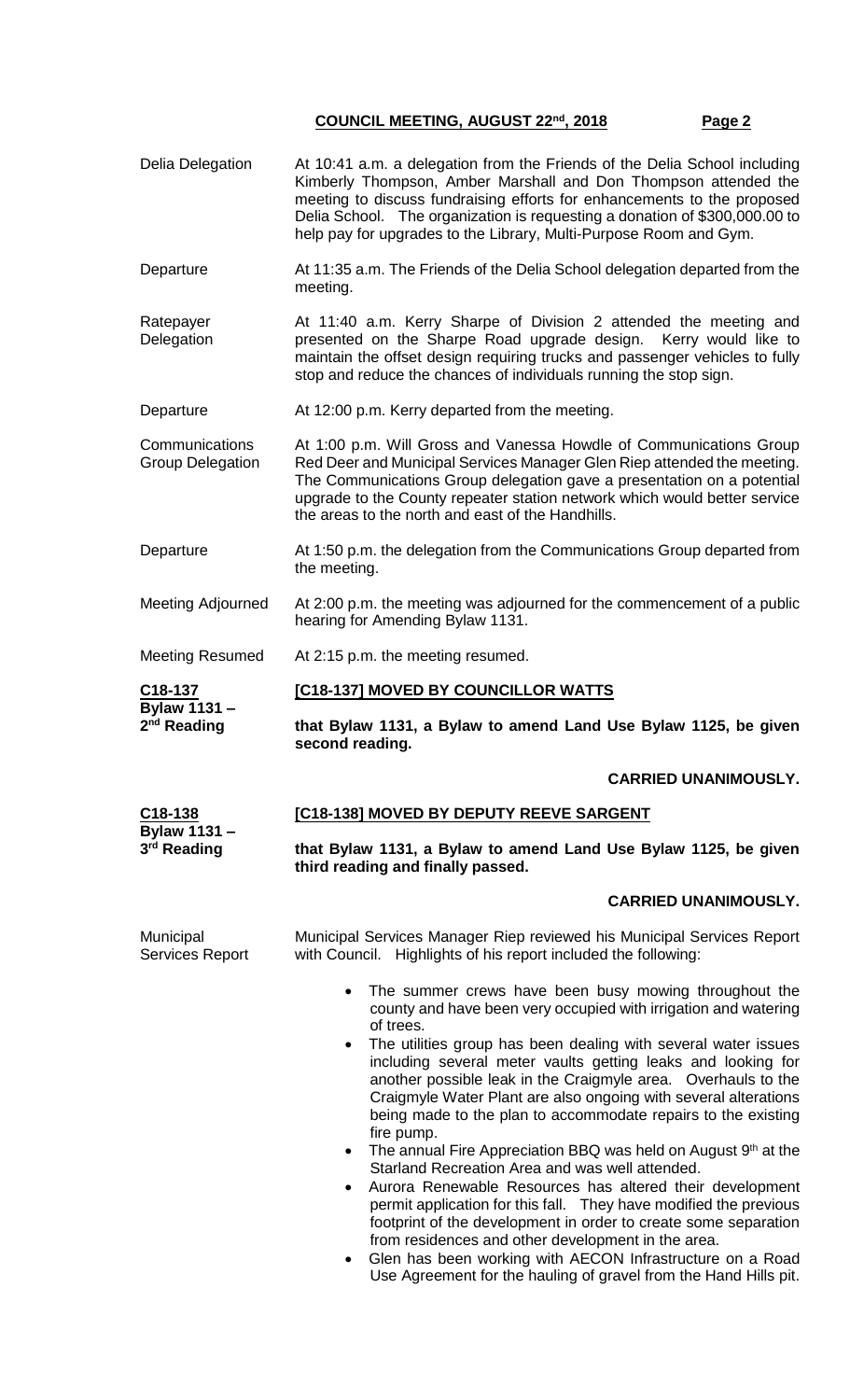They are planning to haul 65,000 yards of gravel from the pit heading into Special Areas.

| <u>C18-139</u><br>Land Purchase            | [C18-139] MOVED BY COUNCILLOR WATTS                                                                                                                                                                                                                                                                                                                                                                                                                                                       |  |  |
|--------------------------------------------|-------------------------------------------------------------------------------------------------------------------------------------------------------------------------------------------------------------------------------------------------------------------------------------------------------------------------------------------------------------------------------------------------------------------------------------------------------------------------------------------|--|--|
| <b>Approval</b>                            | that Starland County apply for approval from the Town of Drumheller<br>to purchase land lying within the Town's boundaries to accommodate<br>the CLV booster station.                                                                                                                                                                                                                                                                                                                     |  |  |
|                                            | <b>CARRIED UNANIMOUSLY.</b>                                                                                                                                                                                                                                                                                                                                                                                                                                                               |  |  |
| C18-140                                    | [C18-140] MOVED BY DEPUTY REEVE SARGENT                                                                                                                                                                                                                                                                                                                                                                                                                                                   |  |  |
| <b>Conference</b><br><b>Attendance</b>     | that Starland County authorize Glen to attend the 2018 Western<br>Canada Water Conference in Winnipeg from September 18th to 21st and<br>that registration and expenses be paid.                                                                                                                                                                                                                                                                                                          |  |  |
|                                            | <b>CARRIED UNANIMOUSLY.</b>                                                                                                                                                                                                                                                                                                                                                                                                                                                               |  |  |
| <u>C18-141</u>                             | [C18-141] MOVED BY REEVE WANNSTROM                                                                                                                                                                                                                                                                                                                                                                                                                                                        |  |  |
| <b>Michichi Fishing</b><br><b>Derby</b>    | that Starland County donate \$1,000.00 to the Starland County Annual<br>Michichi Dam Fishing Derby scheduled for September 29th, 2018.                                                                                                                                                                                                                                                                                                                                                    |  |  |
|                                            | <b>CARRIED UNANIMOUSLY.</b>                                                                                                                                                                                                                                                                                                                                                                                                                                                               |  |  |
| Fire Bill                                  | A letter was received written on behalf of Murray Johnson of Division 2 in<br>regards to a fire response bill received from the Munson Fire Department.<br>The letter states that the initial call was rescinded and the response called<br>off thus there should be no response bill. Glen will investigate further.                                                                                                                                                                     |  |  |
| Departure                                  | At 3:50 p.m. Glen departed from the meeting.                                                                                                                                                                                                                                                                                                                                                                                                                                              |  |  |
| <b>ICF and IDP</b><br>Update               | Assistant CAO Kreke gave an update on the Intermunicipal Collaboration<br>Framework and Intermunicipal Development Plan process required by the<br>new MGA. The initial consultant slated to perform the work required to<br>complete IDPs and ICFs for the Village of Morrin, Munson, and Delia has<br>dropped out and a new consultant has to be found. Following some<br>consultation he has received a proposal from Vicinia Planning &<br>Engagement of Calgary to perform the work. |  |  |
| <u>C18-142</u>                             | [C18-142] MOVED BY DEPUTY REEVE SARGENT                                                                                                                                                                                                                                                                                                                                                                                                                                                   |  |  |
| <b>Contract</b><br>Planner                 | that Starland County accept the proposal from Vicinia Planning &<br>Engagement of Calgary for all planning work related to the completion<br>of Intermunicipal Development Plans and Intermunicipal Collaboration<br>Frameworks between Starland County and the Villages of Morrin,<br>Munson and Delia pending acceptable financial terms.                                                                                                                                               |  |  |
|                                            | <b>MOTION CARRIED.</b>                                                                                                                                                                                                                                                                                                                                                                                                                                                                    |  |  |
| <u>C18-143</u><br><b>Monthly Financial</b> | [C18-143] MOVED BY COUNCILLOR WATTS                                                                                                                                                                                                                                                                                                                                                                                                                                                       |  |  |
| <b>Statements</b>                          | that the Financial Statements for July 2018 be approved as submitted.                                                                                                                                                                                                                                                                                                                                                                                                                     |  |  |
|                                            | <b>CARRIED UNANIMOUSLY.</b>                                                                                                                                                                                                                                                                                                                                                                                                                                                               |  |  |
| <b>Accounts Checked</b>                    | Councillor Rew and Deputy Reeve Sargent checked accounts with<br>Administrative Assistant Laya Montgomery.                                                                                                                                                                                                                                                                                                                                                                                |  |  |
| C <sub>18</sub> -144<br><b>Accounts</b>    | [C18-144] MOVED BY DEPUTY REEVE SARGENT                                                                                                                                                                                                                                                                                                                                                                                                                                                   |  |  |
|                                            | that accounts (cheque no. 47134 to 47297 inclusive) totalling<br>\$914,014.09 be approved for payment.                                                                                                                                                                                                                                                                                                                                                                                    |  |  |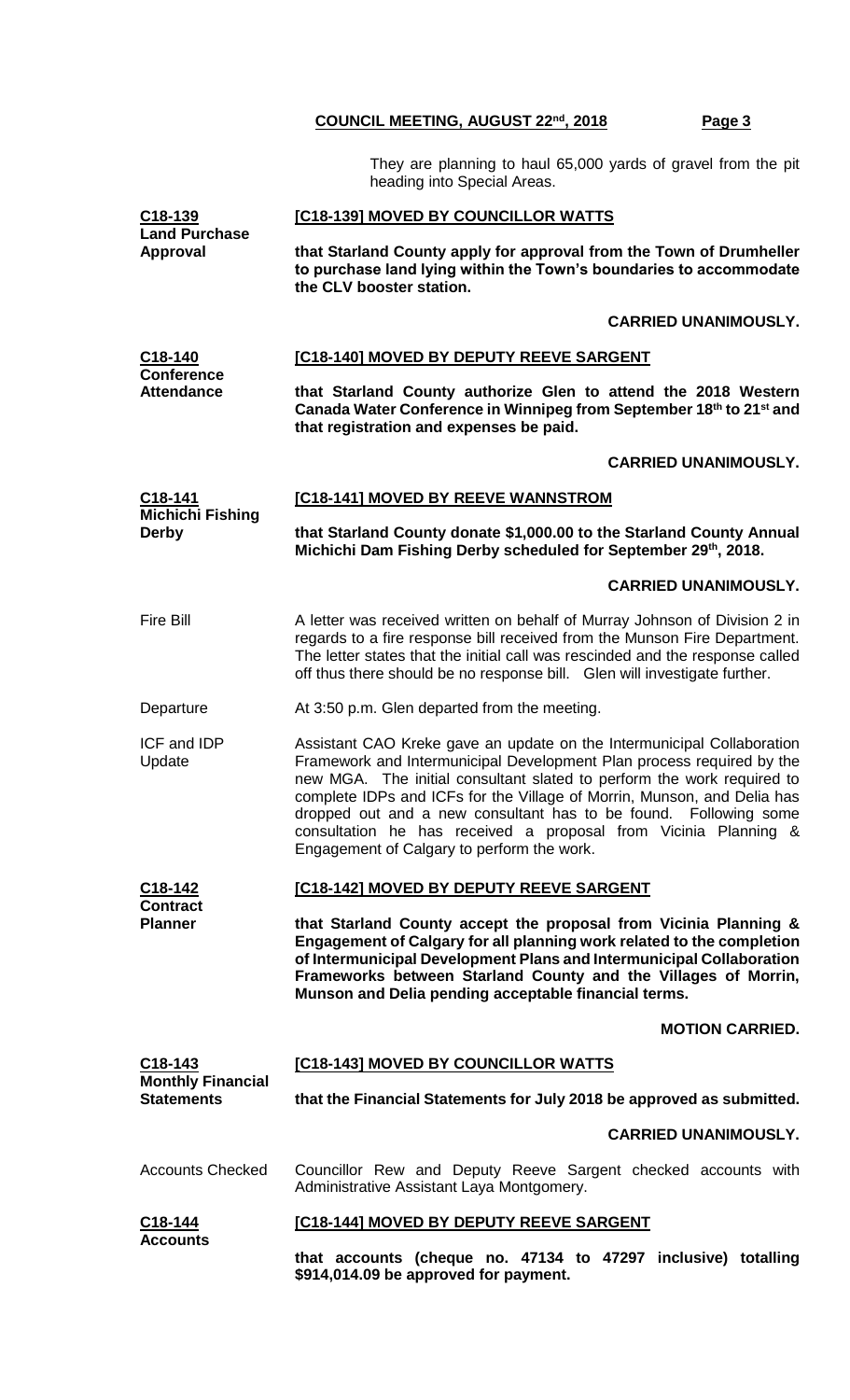# **CARRIED UNANIMOUSLY.**

| <b>CAO Report</b>                          | Chief Administrative Officer Shirley Bremer reviewed the CAO Report with<br>Council. Highlights of the report included the following:                                                                                                                       |                                                                                                                                                                                                                                                                                                                                                                                          |  |  |
|--------------------------------------------|-------------------------------------------------------------------------------------------------------------------------------------------------------------------------------------------------------------------------------------------------------------|------------------------------------------------------------------------------------------------------------------------------------------------------------------------------------------------------------------------------------------------------------------------------------------------------------------------------------------------------------------------------------------|--|--|
|                                            | Recovery continues from the fire and the new Morrin office<br>costs.                                                                                                                                                                                        | building has been set up with room for all personnel and new<br>meeting rooms. Demolition of the old building has now been<br>scheduled and negotiations are still taking place on replacement                                                                                                                                                                                           |  |  |
|                                            | The 2018 renewal of the County Sun Life Benefits program has<br>years of rate decreases.                                                                                                                                                                    | resulted in a 10% increase in rates over 2017. This follows two                                                                                                                                                                                                                                                                                                                          |  |  |
|                                            | $\bullet$<br>commencing shortly thereafter.<br>looking to apply for the \$1,000 RMA scholarship.                                                                                                                                                            | Plans are underway for the new Public Works Shop and new<br>Administration Office. MPE Engineering has been contracted<br>for the design work with preliminary planning looking at the<br>recently purchased railway lands on the east of Morrin. Site<br>design plans are to be finished by the fall with earth works<br>Shirley has been sending letters of support for local students |  |  |
| C <sub>18</sub> -145                       | [C18-145] MOVED BY COUNCILLOR REW                                                                                                                                                                                                                           |                                                                                                                                                                                                                                                                                                                                                                                          |  |  |
| <b>Communications</b><br><b>Proposal</b>   | that Starland County accept the proposal from Communications<br>Group Red Deer to pursue the licensing and installation of a new<br>repeater station co-located on a Special Areas communications tower<br>in the Hand Hills with detailed costs to follow. |                                                                                                                                                                                                                                                                                                                                                                                          |  |  |
|                                            |                                                                                                                                                                                                                                                             | <b>CARRIED UNANIMOUSLY.</b>                                                                                                                                                                                                                                                                                                                                                              |  |  |
| C <sub>18</sub> -146<br><b>Sharpe Road</b> | [C18-146] MOVED BY REEVE WANNSTROM                                                                                                                                                                                                                          |                                                                                                                                                                                                                                                                                                                                                                                          |  |  |
|                                            | that Starland approve a reconstruction design for the Sharpe Road<br>that includes a large offset where Range Road 21-1 meets Highway<br>838.                                                                                                               |                                                                                                                                                                                                                                                                                                                                                                                          |  |  |
| Design                                     |                                                                                                                                                                                                                                                             |                                                                                                                                                                                                                                                                                                                                                                                          |  |  |
|                                            |                                                                                                                                                                                                                                                             | <b>MOTION DEFEATED.</b>                                                                                                                                                                                                                                                                                                                                                                  |  |  |
| C18-147                                    | [C18-147] MOVED BY DEPUTY REEVE SARGENT                                                                                                                                                                                                                     |                                                                                                                                                                                                                                                                                                                                                                                          |  |  |
| <b>Delia School</b><br><b>Donation</b>     | that Starland County donate \$200,000.00 over four years to the Delia<br>School Enhancement Society with \$120,000.00 designated for the<br>Library upgrade and \$80,000 for the gym                                                                        |                                                                                                                                                                                                                                                                                                                                                                                          |  |  |
|                                            |                                                                                                                                                                                                                                                             | <b>CARRIED UNANIMOUSLY.</b>                                                                                                                                                                                                                                                                                                                                                              |  |  |
| Committee<br>Reports                       | Each of the Councillors present briefly reported on the various committees<br>to which they are appointed.                                                                                                                                                  |                                                                                                                                                                                                                                                                                                                                                                                          |  |  |
| Council                                    | <b>Council Communications:</b>                                                                                                                                                                                                                              |                                                                                                                                                                                                                                                                                                                                                                                          |  |  |
| Communications                             | i)<br>Rural Municipalities of Alberta<br><b>Contact Newsletter (2 Issues)</b>                                                                                                                                                                               |                                                                                                                                                                                                                                                                                                                                                                                          |  |  |
| Accounts                                   | Accounts - see prior motion.                                                                                                                                                                                                                                |                                                                                                                                                                                                                                                                                                                                                                                          |  |  |
|                                            | ATCO ELECTRIC LTD.<br><b>DIRECT ENERGY</b>                                                                                                                                                                                                                  | CK# 47134<br>5,976.18<br>CK# 47135<br>660.93                                                                                                                                                                                                                                                                                                                                             |  |  |
|                                            | <b>Sub-Total:</b>                                                                                                                                                                                                                                           | 6,637.11<br>\$                                                                                                                                                                                                                                                                                                                                                                           |  |  |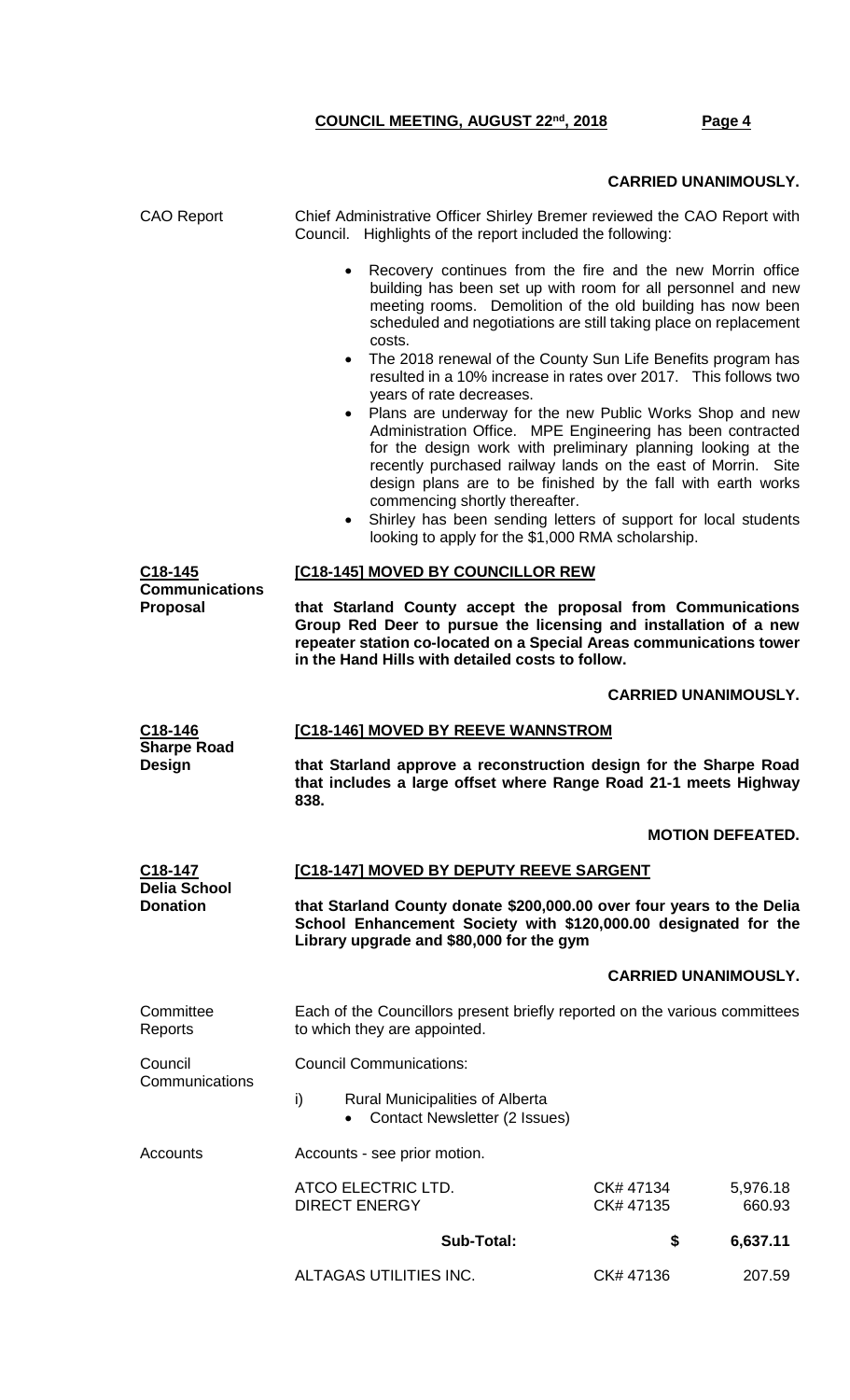| <b>ENMAX</b><br>OLD MACDONALD KENNELS<br>PETROLEUM TANK MANAGEMENT<br>TELUS COMMUNICATIONS INC.<br><b>TELUS MOBILITY INC.</b><br>1081132 ALBERTA LTD. O/A                                                                                                                                                                                                                                                                                                                                                                                                                                                                                                                                                                                                                                                                                                                                                                                                                                                                                                                                                                                                                                                                                                                                                                                                                                                                                | CK# 47137<br>CK# 47138<br>CK# 47139<br>CK# 47140<br>CK# 47141<br>CK# 47142                                                                                                                                                                                                                                                                                                                                                                                                                                                                                                                                                                   | 4,308.73<br>589.05<br>195.00<br>6,616.30<br>213.07<br>36,836.10                                                                                                                                                                                                                                                                                                                                                                                                                                                                                                      |
|------------------------------------------------------------------------------------------------------------------------------------------------------------------------------------------------------------------------------------------------------------------------------------------------------------------------------------------------------------------------------------------------------------------------------------------------------------------------------------------------------------------------------------------------------------------------------------------------------------------------------------------------------------------------------------------------------------------------------------------------------------------------------------------------------------------------------------------------------------------------------------------------------------------------------------------------------------------------------------------------------------------------------------------------------------------------------------------------------------------------------------------------------------------------------------------------------------------------------------------------------------------------------------------------------------------------------------------------------------------------------------------------------------------------------------------|----------------------------------------------------------------------------------------------------------------------------------------------------------------------------------------------------------------------------------------------------------------------------------------------------------------------------------------------------------------------------------------------------------------------------------------------------------------------------------------------------------------------------------------------------------------------------------------------------------------------------------------------|----------------------------------------------------------------------------------------------------------------------------------------------------------------------------------------------------------------------------------------------------------------------------------------------------------------------------------------------------------------------------------------------------------------------------------------------------------------------------------------------------------------------------------------------------------------------|
| <b>Sub-Total:</b>                                                                                                                                                                                                                                                                                                                                                                                                                                                                                                                                                                                                                                                                                                                                                                                                                                                                                                                                                                                                                                                                                                                                                                                                                                                                                                                                                                                                                        | \$                                                                                                                                                                                                                                                                                                                                                                                                                                                                                                                                                                                                                                           | 48,965.84                                                                                                                                                                                                                                                                                                                                                                                                                                                                                                                                                            |
| A.H. GRADER SERVICE LTD.<br>A&D HARPER TIRE (1979) LTD.<br><b>ABACUS DATAGRAPHICS</b><br>ADAMS INDUSTRIAL SUPPLIES INC.<br>AIR LIQUIDE CANADA HEAD OFFICE<br><b>ALBERTA GOVERNMENT SERVICES</b><br><b>AMHSA</b><br>ALBERTA ONE-CALL CORPORATION<br>ALLIED DISTRIBUTORS DRUM LTD.<br><b>BIG COUNTRY GRAPHICS &amp; PRINTING</b><br>BIG SKY CALL CENTERS INC.<br><b>BORDER PAVING LTD.</b><br><b>BULECHOWSKY, SKYLER</b><br>CAWIEZEL, CERA<br>M.W.C. TRUCKING LTD.<br><b>DIGITAL CONNECTION</b><br>DRUM WIRELESS LTD.<br>DRUMHELLER SOLID WASTE<br>DRUMHELLER CHRYSLER LTD.<br><b>ECS SAFETY SERVICES LTD.</b><br><b>FLAMAN, HEATHER</b><br><b>FOX LAKE AGRO</b><br><b>FRONTIER CONSTRUCTION PRODUCTS CK# 47165</b><br><b>GARRY'S WELDING AND SUPPLIES</b><br>GLOVER INTERNATIONAL TRUCKS LTD. CK# 47167<br><b>GRIDWORKS ENERGY GROUP</b><br>HANNA BUILDING SUPPLIES<br><b>HAYES, JESSICA K</b><br>HENRY KROEGER REGIONAL WATER<br>HI-WAY 9 EXPRESS LTD.<br>HODGE BROTHERS TRUCKING LTD.<br><b>HODGE, ROGER</b><br>I.D. APPAREL<br><b>KNEEHILL COUNTY</b><br><b>KUDRAS, DARA</b><br><b>LAPP</b><br>MARSHALL, MURRAY<br>MONTGOMERY, MARIAH<br><b>MORRIN FOODS</b><br><b>NAPA AUTO PARTS DRUMHELLER</b><br>NEU MUEHL HUTTERIAN BRETHREN<br>PEOPLES, CHRISTOPHER G<br>PETERSON AUTO BODY LTD.<br>PETTY CASH<br>PREMIER ACADEMY<br>PRIMROSE, BRAD<br>PRINTER WORLD INTERNATIONAL<br>RECEIVER GENERAL OF CANADA<br>REW, JOHN<br><b>RMA FUEL</b> | CK# 47143<br>CK# 47144<br>CK# 47145<br>CK# 47146<br>CK# 47147<br>CK# 47148<br>CK# 47149<br>CK# 47150<br>CK# 47151<br>CK# 47152<br>CK# 47153<br>CK# 47154<br>CK# 47155<br>CK# 47156<br>CK# 47157<br>CK# 47158<br>CK# 47159<br>CK# 47160<br>CK# 47161<br>CK# 47162<br>CK# 47163<br>CK# 47164<br>CK# 47166<br>CK# 47168<br>CK# 47169<br>CK# 47170<br>CK# 47171<br>CK# 47172<br>CK# 47173<br>CK# 47174<br>CK# 47175<br>CK# 47176<br>CK# 47177<br>CK# 47178<br>CK# 47179<br>CK# 47180<br>CK# 47181<br>CK# 47182<br>CK# 47183<br>CK# 47184<br>CK# 47185<br>CK# 47186<br>CK# 47187<br>CK# 47188<br>CK# 47189<br>CK# 47190<br>CK# 47191<br>CK# 47192 | 14,112.00<br>1,264.24<br>1,260.00<br>663.25<br>414.04<br>56.00<br>534.35<br>166.95<br>503.51<br>136.50<br>354.63<br>2,405.09<br>73.49<br>144.00<br>22,870.73<br>2,344.67<br>997.50<br>1,658.76<br>3,552.24<br>101.33<br>434.65<br>77.18<br>3,856.23<br>128.62<br>4,790.16<br>10,616.13<br>3,329.87<br>615.00<br>13,964.78<br>449.87<br>60,690.96<br>26,181.77<br>867.30<br>4,386.93<br>1,543.66<br>24,601.31<br>286.80<br>101.25<br>152.92<br>314.57<br>2,750.00<br>59.14<br>360.44<br>212.52<br>299.25<br>22,055.23<br>236.25<br>68,491.04<br>5,122.76<br>49,509.82 |
| <b>RMA INSURANCE</b><br>ROADATA SERVICES LTD.<br>ROBMAC ENTERPRISES LTD.<br>ROWLEY COMMUNITY HALL ASSOC<br>1858097 ALBERTA LTD.                                                                                                                                                                                                                                                                                                                                                                                                                                                                                                                                                                                                                                                                                                                                                                                                                                                                                                                                                                                                                                                                                                                                                                                                                                                                                                          | CK# 47193<br>CK# 47194<br>CK# 47195<br>CK# 47196<br>CK# 47197                                                                                                                                                                                                                                                                                                                                                                                                                                                                                                                                                                                | 49.44<br>425.25<br>29,153.73<br>4,500.00<br>247.27                                                                                                                                                                                                                                                                                                                                                                                                                                                                                                                   |
| SARGENT, ROBERT                                                                                                                                                                                                                                                                                                                                                                                                                                                                                                                                                                                                                                                                                                                                                                                                                                                                                                                                                                                                                                                                                                                                                                                                                                                                                                                                                                                                                          | CK# 47198                                                                                                                                                                                                                                                                                                                                                                                                                                                                                                                                                                                                                                    | 267.09                                                                                                                                                                                                                                                                                                                                                                                                                                                                                                                                                               |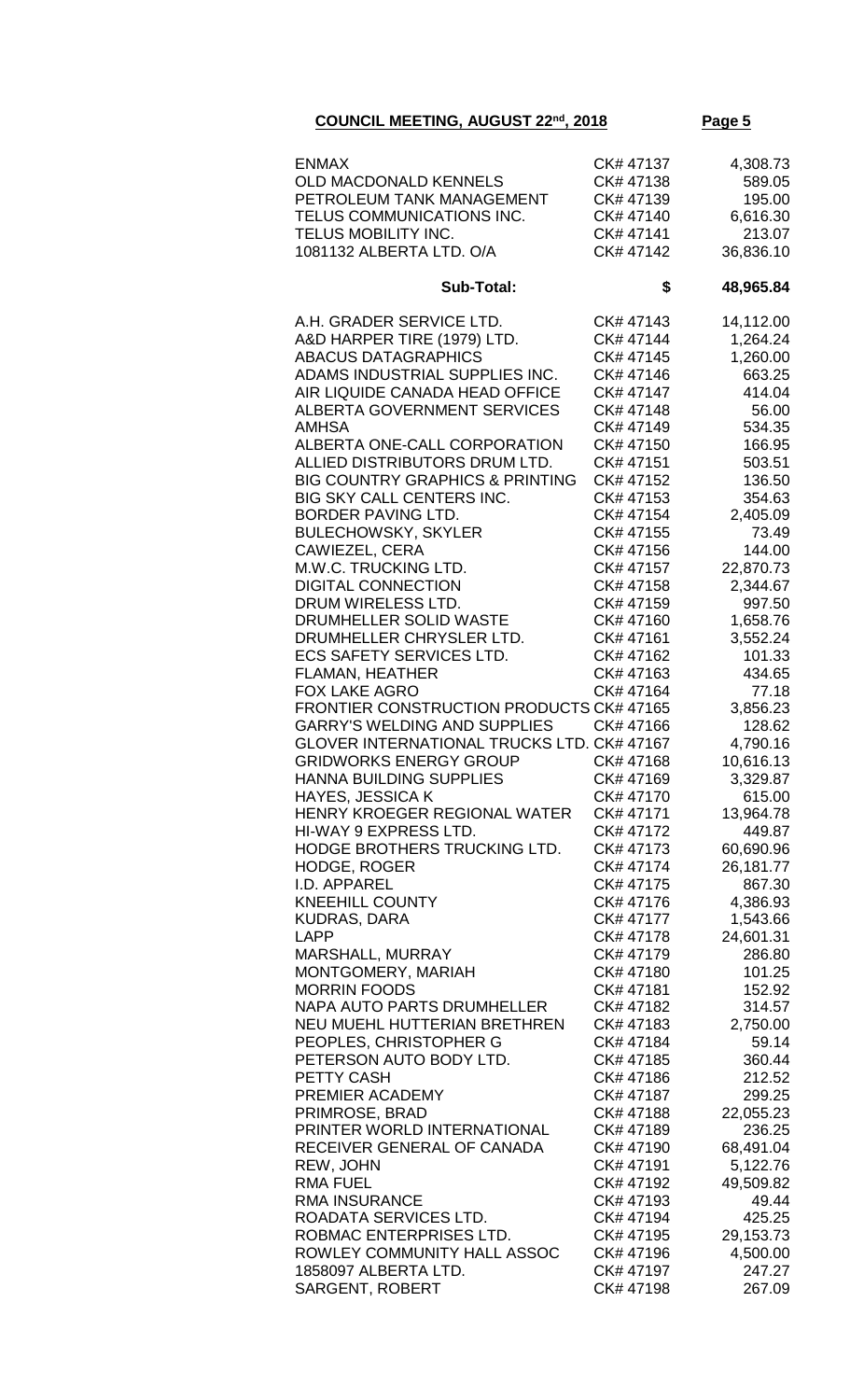|--|--|

| <b>STARLAND REGIONAL WATER</b>                                     | CK# 47199              | 640.70             |
|--------------------------------------------------------------------|------------------------|--------------------|
| <b>SUN LIFE ASSURANCE</b>                                          | CK# 47200              | 18,236.95          |
| <b>SUN LIFE ASSURANCE</b>                                          | CK# 47201              | 155.93             |
| TELUS COMMUNICATIONS INC.                                          | CK# 47202              | 689.69             |
| THE CANADIAN PAYROLL ASSOC                                         | CK# 47203              | 283.50             |
| THE DRUMHELLER MAIL                                                | CK# 47204              | 1,412.93           |
| TRINUS TECHNOLOGIES INC.                                           | CK# 47205              | 5,475.75           |
| TRIPLE A WELDING LTD.                                              | CK# 47206              | 1,909.95           |
| TURRIS COMMUNICATIONS LTD.                                         | CK# 47207              | 270.22             |
| <b>VILLAGE OF MORRIN</b>                                           | CK# 47208              | 125.00             |
| <b>WANNSTROM, STEVE</b>                                            | CK# 47209              | 4,328.40           |
| <b>WATER PURE &amp; SIMPLE</b>                                     | CK# 47210              | 198.00             |
| <b>WATTS, JACKIE</b>                                               | CK# 47211              | 3,301.13           |
| WESTERGARD MOTORS DRUMHELLER CK# 47212                             | CK#47213               | 952.09             |
| <b>WESTVIEW COOP</b><br>WFR WHOLESALE FIRE & RESCUE LTD. CK# 47214 |                        | 97.63              |
| WILD ROSE ASSESSMENT SERVICE                                       | CK# 47218              | 989.69<br>9,135.00 |
| 1073581 ALBERTA LTD.                                               | CK# 47219              | 23,487.68          |
| 1325856 ALBERTA LTD.                                               | CK# 47220              | 117.60             |
|                                                                    |                        |                    |
| <b>Sub-Total:</b>                                                  | \$                     | 466,550.31         |
| FAZEKAS, JUDITH W                                                  | CK# 47221              | 910.06             |
| MONTGOMERY, LAYA                                                   | CK# 47222              | 68.70              |
| Sub-Total:                                                         |                        | \$<br>978.76       |
| <b>RMA TRADE</b>                                                   | CK# 47223              | 92,836.31          |
| <b>Sub-Total:</b>                                                  | \$                     | 92,836.31          |
| A.H. GRADER SERVICE LTD.                                           | CK# 47224              |                    |
| A&D HARPER TIRE (1979) LTD.                                        | CK# 47225              | 8,316.00<br>80.85  |
| ADAMS INDUSTRIAL SUPPLIES INC.                                     | CK# 47226              | 261.00             |
| <b>AMHSA</b>                                                       | CK# 47227              | 1,286.25           |
| ALLIED DISTRIBUTORS DRUM LTD.                                      | CK# 47228              | 3,754.14           |
| ATB FINANCIAL MASTERCARD                                           | CK# 47229              | 1,870.30           |
| ATCO ELECTRIC LTD.                                                 | CK# 47230              | 36.20              |
| ATCO STRUCTURES & LOGISTICS LTD.                                   | CK# 47231              | 7,238.00           |
| <b>BARRON, FRANCIS</b>                                             | CK# 47232              | 1,322.50           |
| <b>BIG COUNTRY GAS CO-OP</b>                                       | CK# 47233              | 200.84             |
| <b>BROWNLEE LLP</b>                                                | CK# 47234              | 1,140.56           |
| BURT, EDWIN L.                                                     | CK# 47235              | 150.00             |
| <b>CANADIAN TIRE</b>                                               | CK# 47236              | 89.99              |
| <b>CINTAS CANADA LIMITED</b>                                       | CK# 47237              | 266.71             |
| <b>CLEARTECH INDUSTRIES INC.</b>                                   | CK# 47238              | 908.04             |
| DALHOUSIE UNIVERSITY COLLEGE                                       | CK# 47239              | 985.00             |
| DEVALERIOLA, CHERYL<br>DRUMHELLER CHRYSLER LTD.                    | CK# 47240<br>CK# 47241 | 1,327.50           |
| DRUMHELLER EQUIPMENT SALES                                         | CK# 47242              | 1,313.07<br>387.97 |
| DRUMHELLER OILFIELD SERVICES LTD. CK# 47243                        |                        | 462.00             |
| <b>EAGLE LAKE NURSERIES</b>                                        | CK# 47244              | 2,372.50           |
| EAST CENTRAL GAS CO-OP LTD.                                        | CK# 47245              | 119.84             |
| <b>EASTSIDE VENTURES INC.</b>                                      | CK# 47246              | 7,037.89           |
| <b>FRESON BROS DRUMHELLER</b>                                      | CK# 47247              | 922.85             |
| <b>GANGSTER ENTERPRISES</b>                                        | CK# 47248              | 1,153.95           |
| <b>GARRY'S WELDING AND SUPPLIES</b>                                | CK# 47249              | 165.35             |
| GLOVER INTERNATIONAL TRUCKS LTD. CK# 47250                         |                        | 80.08              |
| GREEN LINE HOSE & FITTINGS (AB) LTD CK# 47251                      |                        | 499.41             |
| HAMELIN, EDITH                                                     | CK# 47252              | 428.40             |
| HAMPTON, ALAN W.                                                   | CK# 47253              | 464.64             |
| HANNA BUILDING SUPPLIES                                            | CK# 47254              | 4,057.36           |
| HENRY KROEGER REGIONAL WATER                                       | CK# 47255              | 196.35             |
| HI-WAY 9 EXPRESS LTD.                                              | CK# 47256              | 542.40             |
| <b>JACK FENCING</b>                                                | CK# 47257              | 25,686.41          |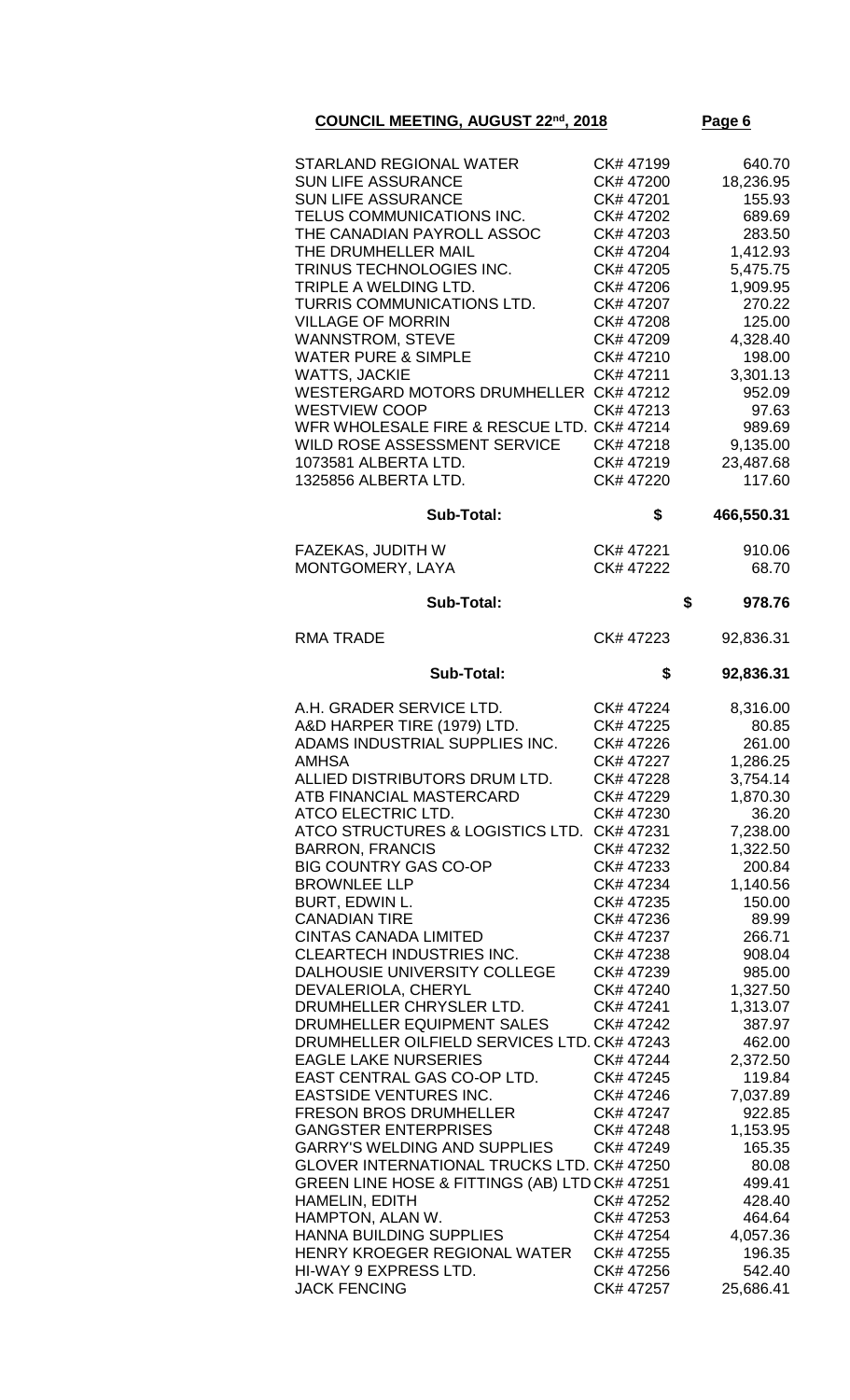| JERRY'S LOCK & KEY SERVICE                    | CK# 47258 | 224.20    |
|-----------------------------------------------|-----------|-----------|
| <b>KNEEHILL COUNTY - FCSS</b>                 | CK# 47259 | 265.00    |
| KOPJAR, BRIAN J. & JOLYNN D.                  | CK# 47260 | 1,738.00  |
| <b>KUDRAS, DARA</b>                           | CK# 47261 | 640.00    |
| KUHL TUF WEAR LTD.                            | CK# 47262 | 445.70    |
| LACHER, WAYNE                                 | CK# 47263 | 500.00    |
| LN LAND DEVELOPMENT                           | CK# 47264 | 6,132.00  |
| <b>LAPP</b>                                   | CK# 47265 | 23,193.40 |
| <b>LOOMIS EXPRESS</b>                         | CK# 47266 | 196.82    |
| <b>M&amp;M ELECTRIC</b>                       | CK# 47267 | 3,976.50  |
| MONTGOMERY, DAMARA                            | CK# 47268 | 682.84    |
| MORROW, KENNETH J.                            | CK# 47269 | 248.00    |
| MPE ENGINEERING LTD.                          | CK# 47270 | 67,388.00 |
| <b>OASIS CARWASH &amp; CONVENIENCE</b>        | CK# 47271 | 109.46    |
| RIEP, GLEN                                    | CK# 47272 | 2,469.96  |
| <b>RMA FUEL</b>                               | CK# 47273 | 42,115.35 |
| <b>RMA INSURANCE</b>                          | CK# 47274 | 7.21      |
| ROCKY MOUNTAIN PHOENIX                        | CK# 47275 | 1,316.39  |
| ROWE, DIANA                                   | CK# 47276 | 113.89    |
| RUMSEY VOLUNTEER FIRE BRIGADE                 | CK# 47277 | 131.07    |
| SHRED-IT INTERNATIONAL ULC                    | CK# 47278 | 235.79    |
| SITEONE LANDSCAPING SUPPLY, LLC               | CK# 47279 | 1,252.59  |
| STONE BLUE ENTERPRISES INC.                   | CK# 47280 | 4,976.31  |
| <b>SUN LIFE ASSURANCE</b>                     | CK# 47281 | 18,236.95 |
| T.L.C. VENTURES INC.                          | CK# 47282 | 1,296.75  |
| TELUS COMMUNICATIONS INC.                     | CK# 47283 | 467.03    |
| TELUS MOBILITY INC.                           | CK# 47284 | 1,281.59  |
| <b>TOWN OF DRUMHELLER</b>                     | CK# 47285 | 3,917.28  |
| TRINUS TECHNOLOGIES INC.                      | CK# 47286 | 14,968.80 |
| TROCHU MOTORS LTD.                            | CK# 47287 | 3,043.95  |
| <b>UNIFIED ALLOYS</b>                         | CK# 47288 | 492.23    |
| UNIVAR CANADA LTD.                            | CK# 47289 | 11,073.06 |
| <b>VILLAGE OF DELIA</b>                       | CK# 47290 | 222.00    |
| <b>WATER PURE &amp; SIMPLE</b>                | CK# 47291 | 69.00     |
| <b>WESTERGARD MOTORS DRUMHELLER CK# 47292</b> |           | 489.75    |
| <b>WESTVIEW COOP</b>                          | CK# 47293 | 3,471.69  |
| <b>WOLF, TRACY</b>                            | CK# 47294 | 1,305.00  |
| WOLF, TRACY & MONTGOMERY, CINDY CK# 47295     |           | 1,031.00  |
| <b>WOLSELEY WATERWORKS</b>                    | CK# 47296 | 2,096.83  |
| 970734 AB LTD.                                | CK# 47297 | 1,100.02  |
|                                               |           |           |

**Sub-Total: \$ 298,045.76**

 **TOTAL: \$ 914,014.09**